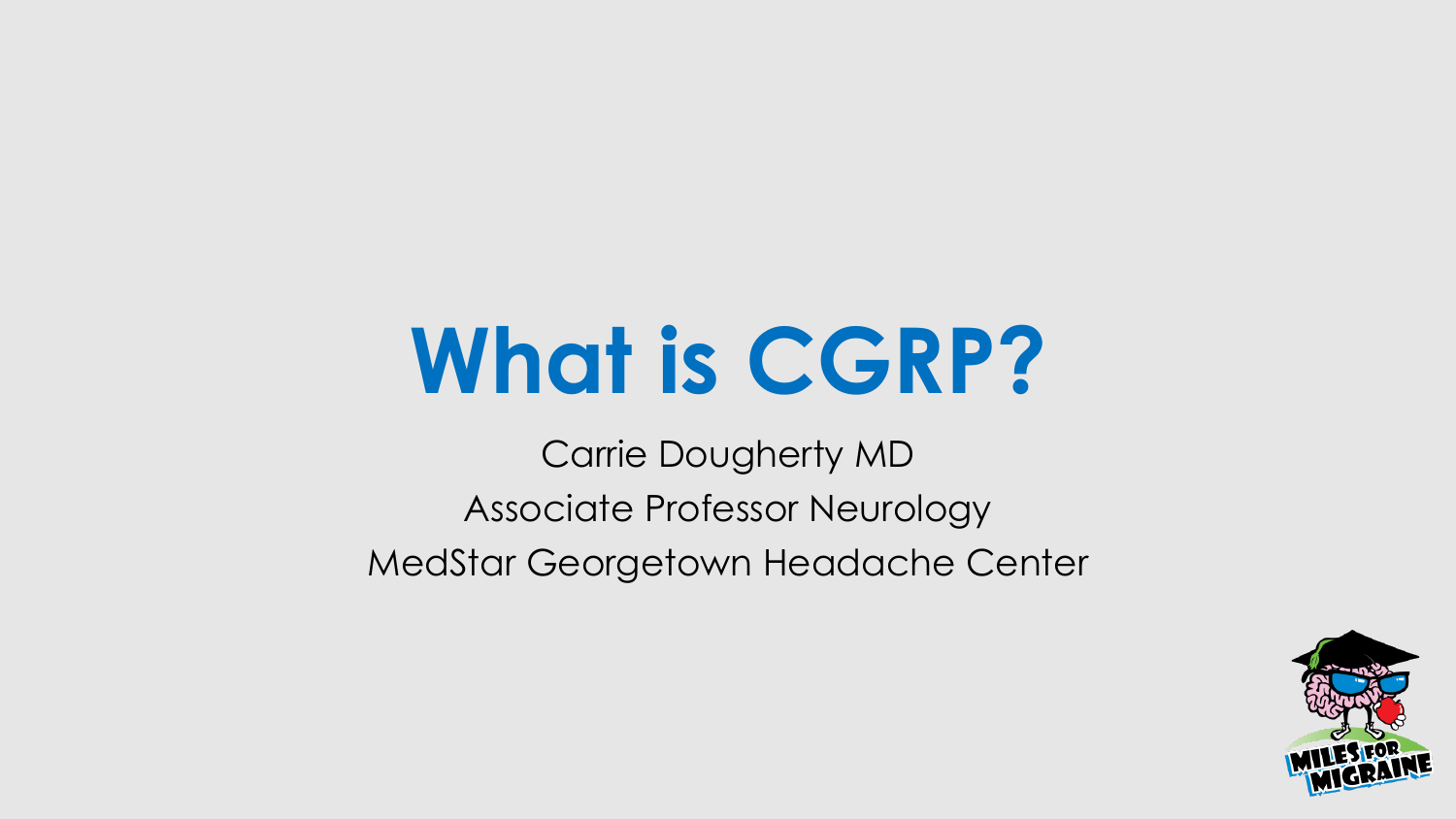#### **Disclosures**

Research (no personal compensation): electroCore, Eli Lilly, Allergan, Amgen

Speaking honorarium: Amgen, Biohaven, electroCore, Eli Lilly, Novartis, Lundbeck, Teva

Consulting: Allergan, Biohaven, Clearview Health Partners, Guidepoint Consulting, GLG, Lundbeck, Magellan Rx Management, Novartis, Supernus and Theranica.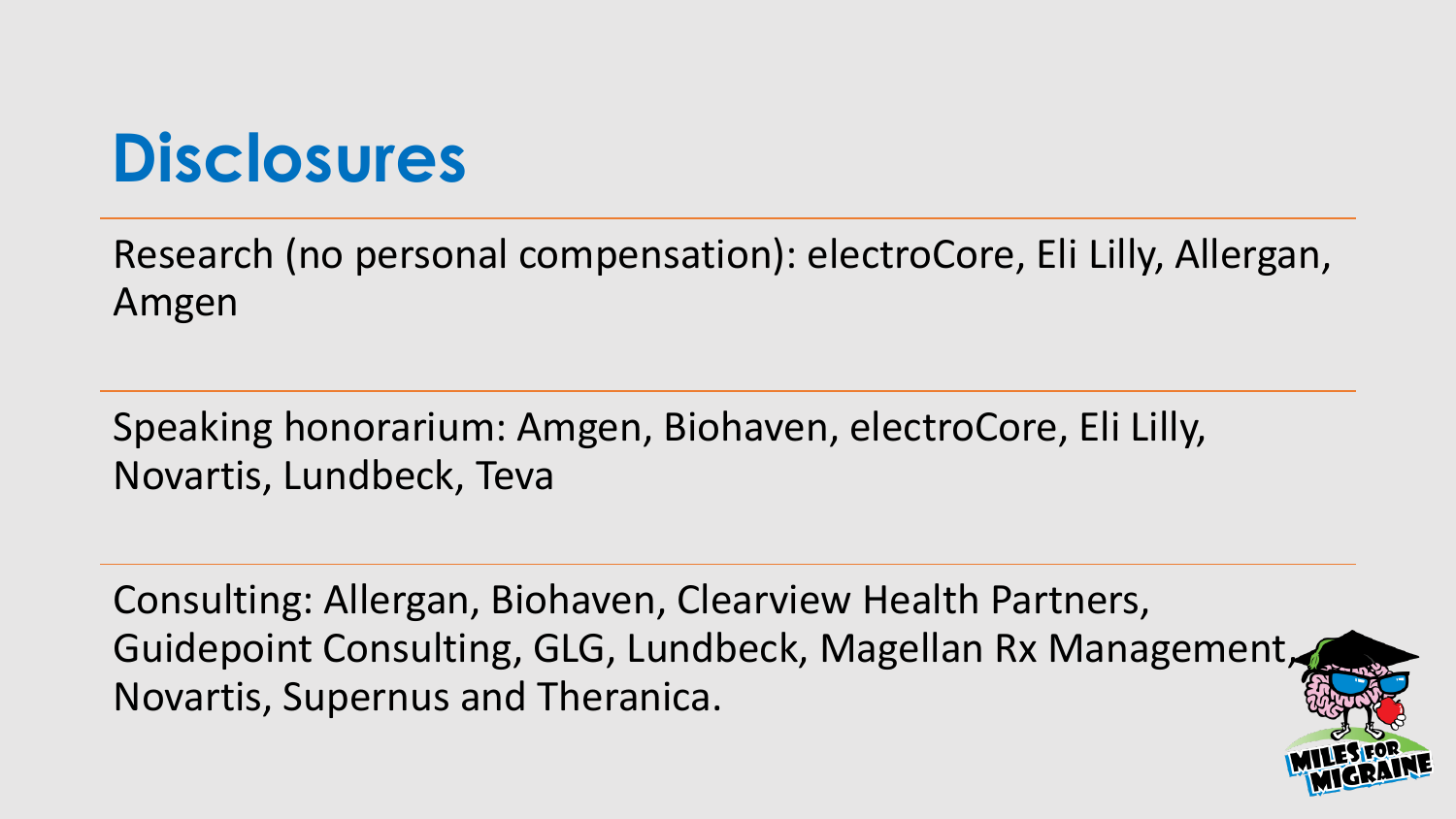

CGRP

Role in migraine



**NOX** 

How medications act on CGRP



Q&A (definitely Q, maybe some A)

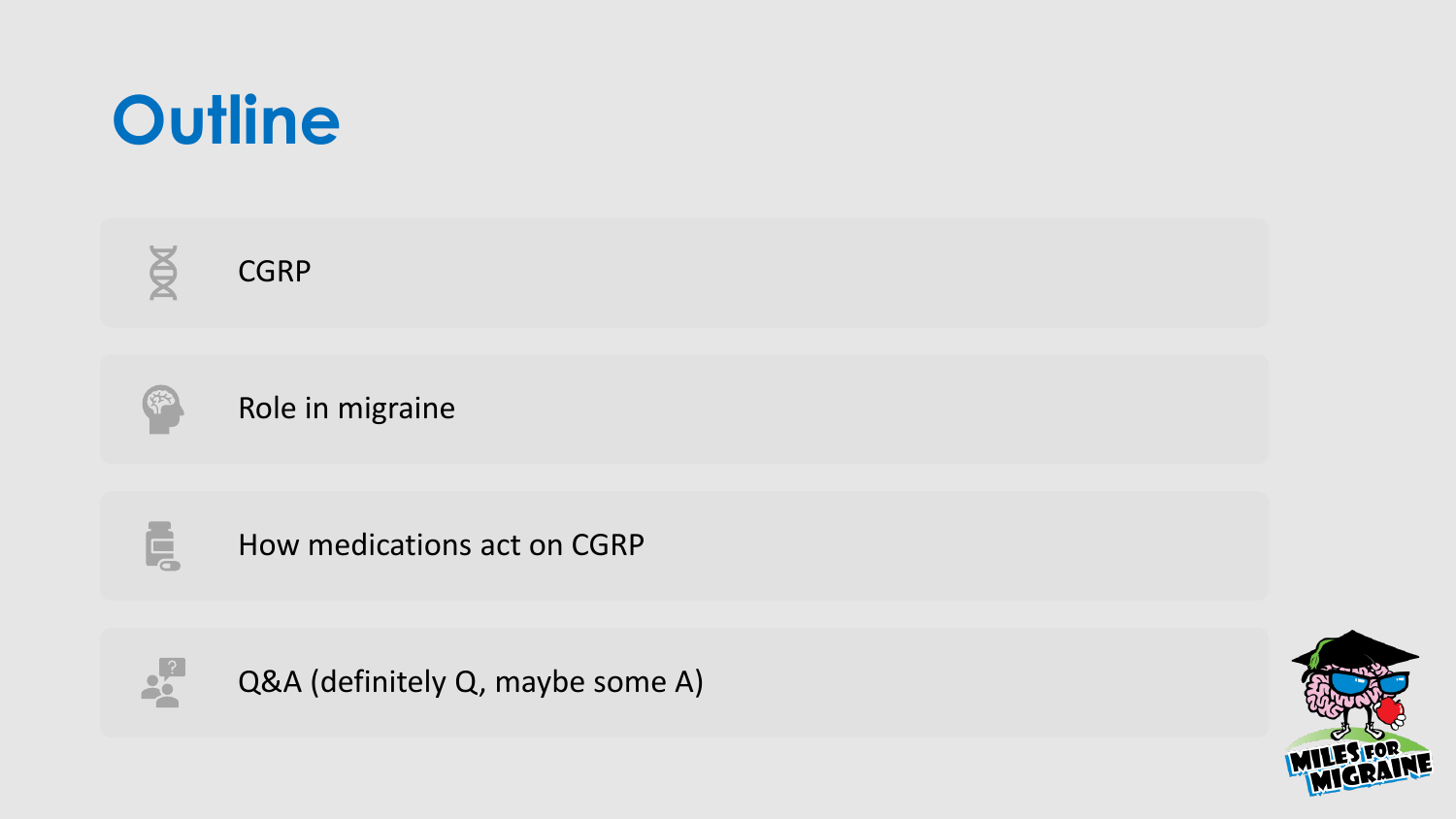#### **CGRP: Calcitonin Gene Related Peptide**



- Neuropeptides: signaling molecules in the brain
- CGRP involved in regulating blood flow in the brain
- Acts to relax blood vessels

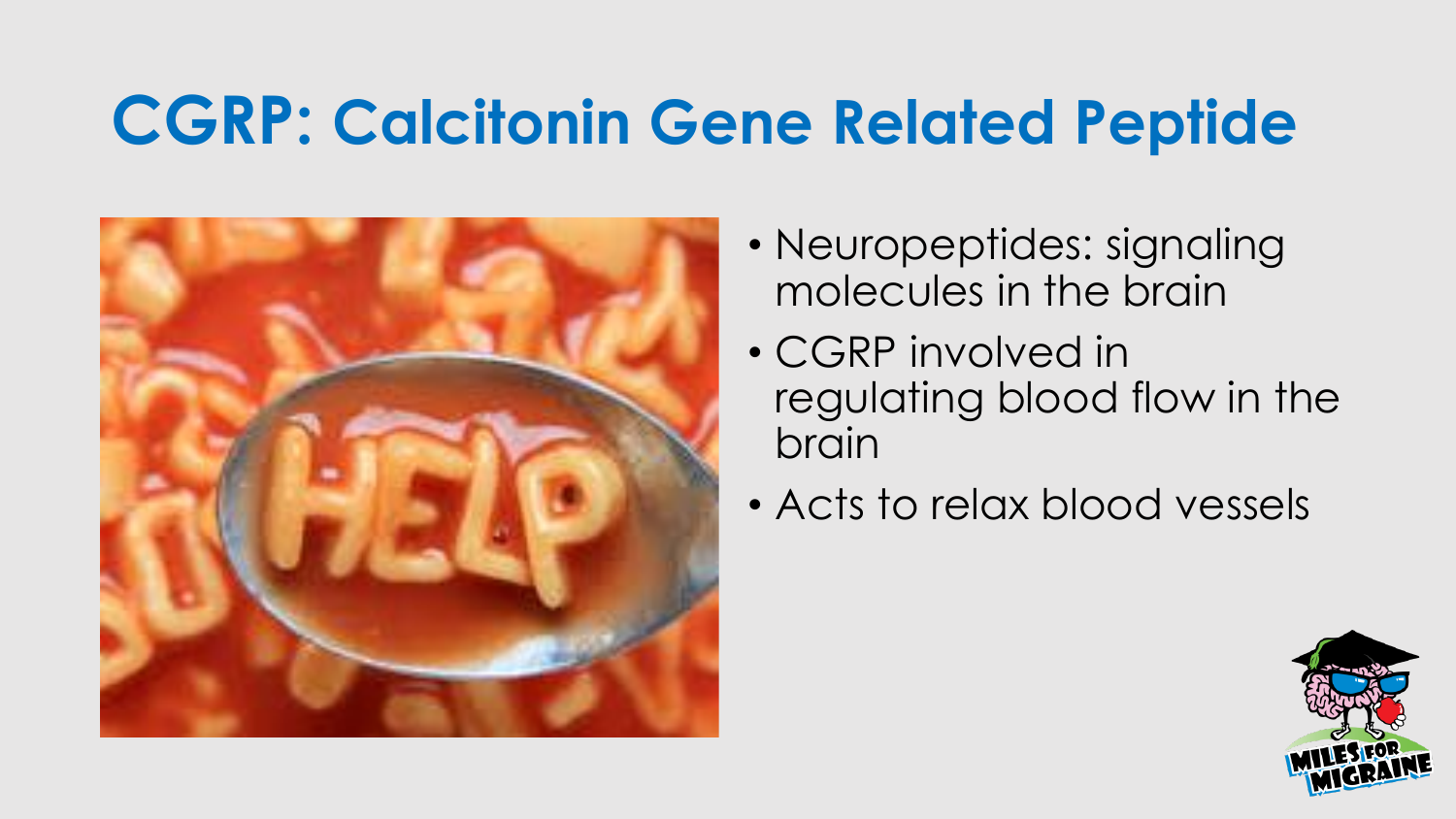## **History of CGRP in Migraine**



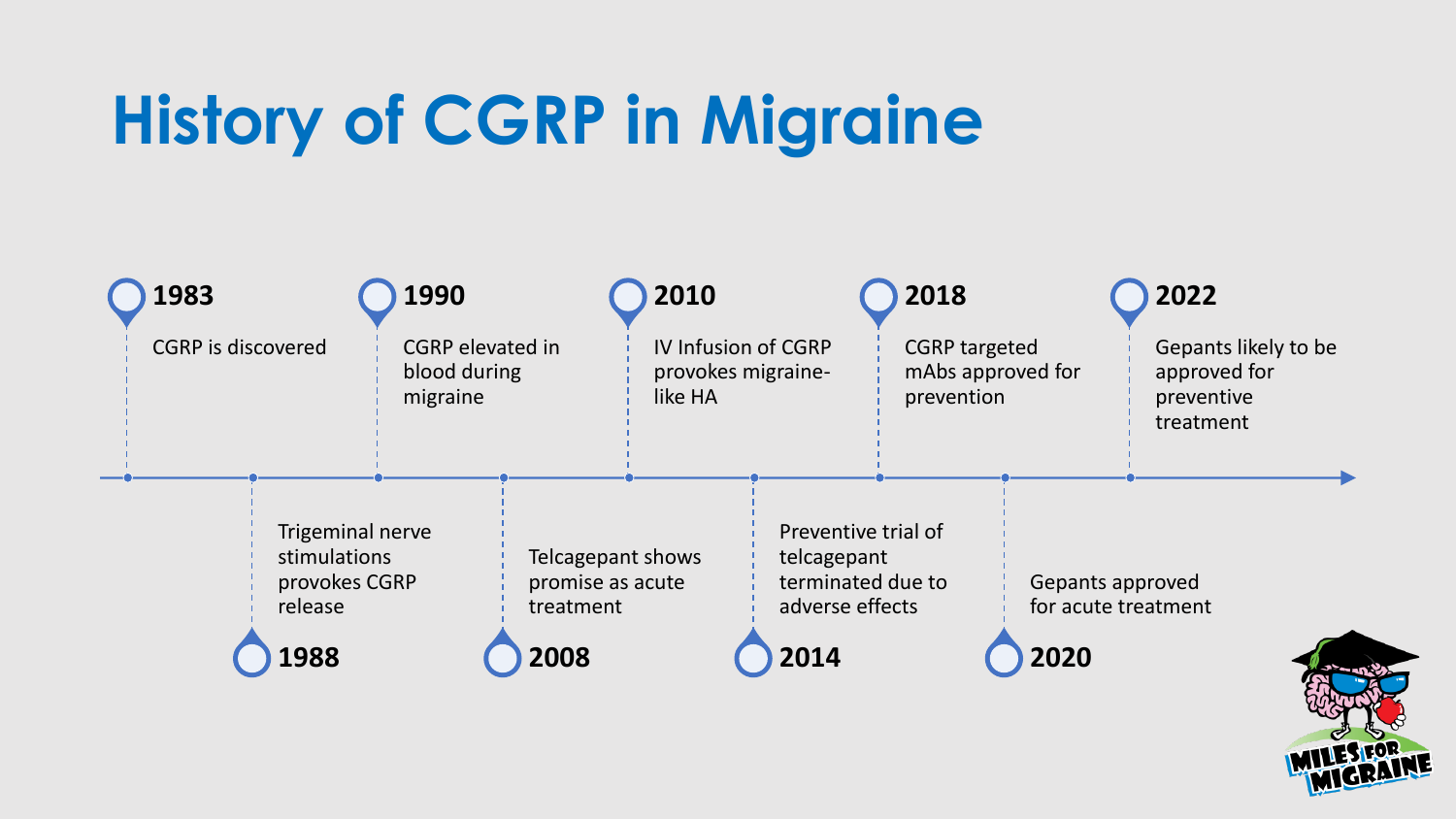### **CGRP in Migraine**

- CGRP levels increase during acute migraine
- Triptans reduce CGRP levels during acute migraine
	- Decrease corresponds with migraine relief
- CGRP increased between migraines in persons with CM
- Degree of CGRP elevation predicts positive response to onabotA

Cernuda-Morollón et al. Neurology 2013, 81 (14) 1191-1196 Goadsby PJ, et al. Ann Neurol. 1993; 33:48-56. Cernuda-Morollón E, et al. Headache. 2014;54:987-95. Cernuda-Morollón E, et al. Pain. 2015;156:820-4 Ashina M, et al. Neurology 2000;55:1335–40.

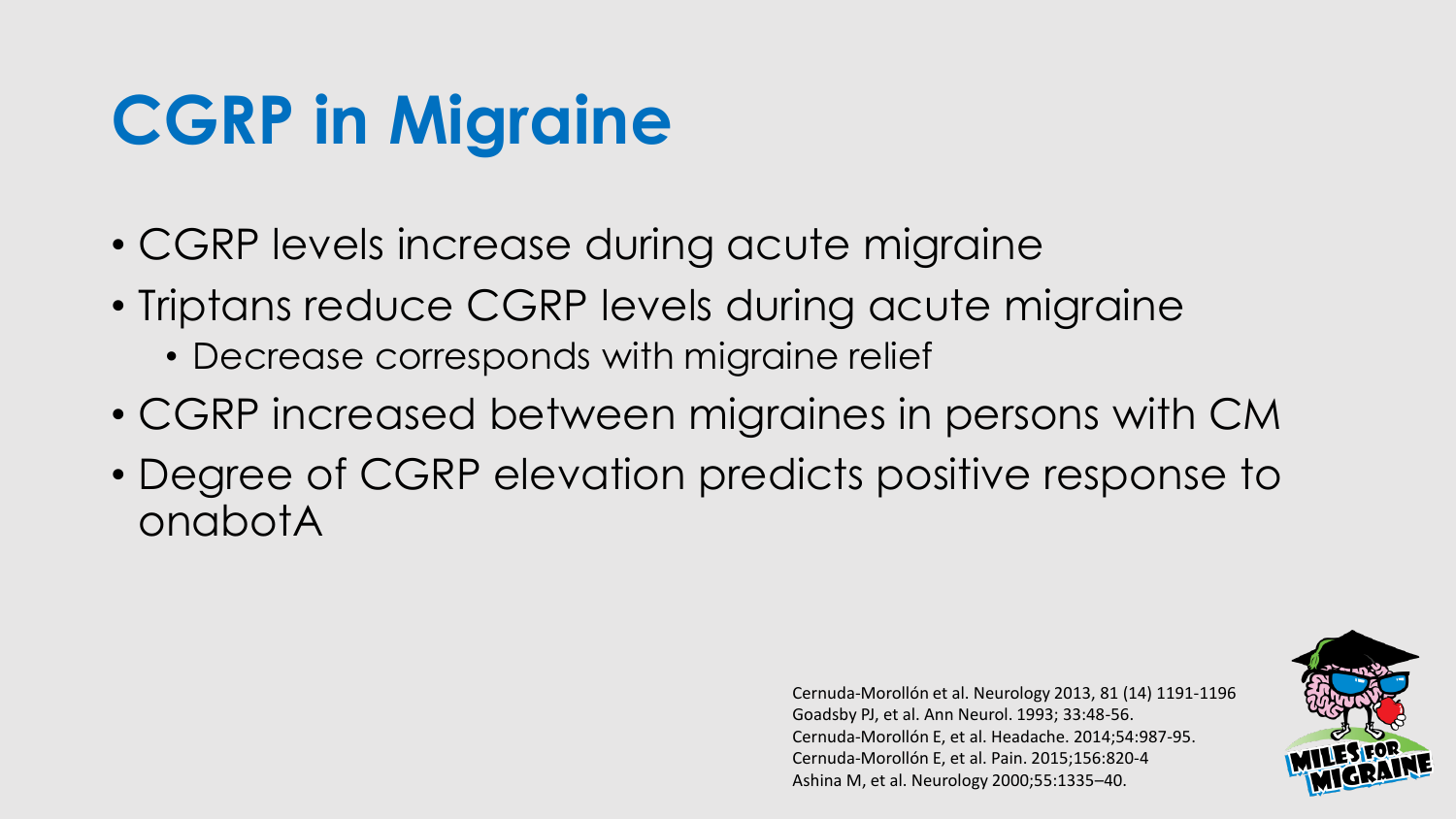#### **How do the meds work?**



**Ditans** act on serotonin receptor 5HT1f

**Gepants** are small molecules that bind to and block the CGRP receptor, without causing any vasoconstrictive effects $1$ 

**Anti-CGRP monoclonal antibodies**  bind the CGRP receptor or CGRP itself<sup>1</sup>

**Onabotulinum** toxin binds to docking proteins and inhibits vesicle release.

CGRP-R, calcitonin gene-related peptide-receptor; 5-HT, 5-hydroxytryptamine; mAb, monoclonal antibody. 1. Edvinsson L et al. Nat Rev Neurol. 2018;14(6):338-350.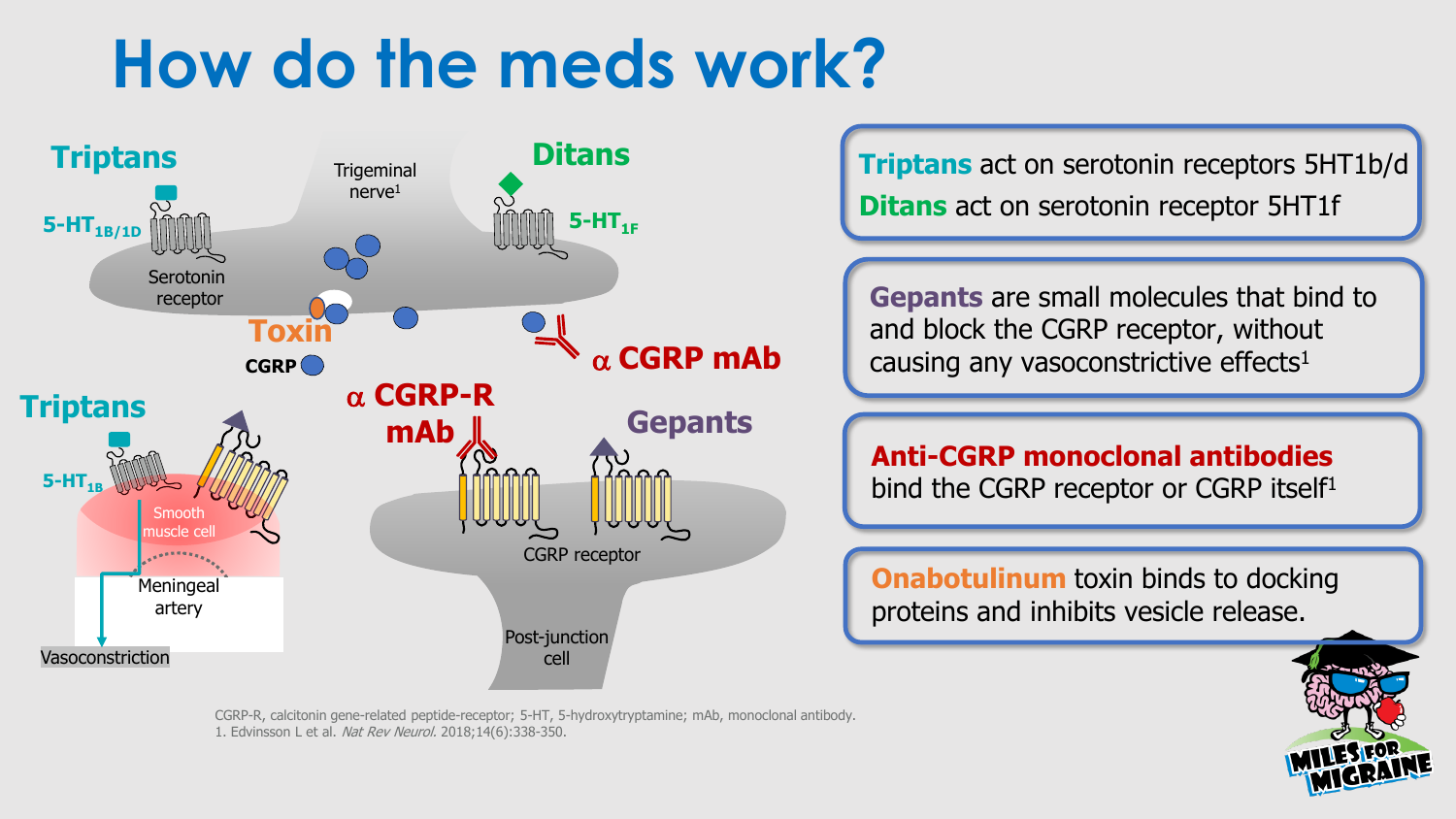# **CGRP Monoclonal Antibodies (mAbs)**

|                             | <b>Erenumab</b><br>(Aimovig)                                                                                                   | <b>Galcanezumab</b><br>(Emgality)                            | <b>Fremanezumab</b><br>(Ajovy)                                                                                                                                                                                                                                                                                                                                                                                                                                                       | <b>Eptinezumab</b><br>(Vypeti)                |
|-----------------------------|--------------------------------------------------------------------------------------------------------------------------------|--------------------------------------------------------------|--------------------------------------------------------------------------------------------------------------------------------------------------------------------------------------------------------------------------------------------------------------------------------------------------------------------------------------------------------------------------------------------------------------------------------------------------------------------------------------|-----------------------------------------------|
|                             | aimovig<br>aimovig                                                                                                             | Emgality (atanamabath)                                       | $\overbrace{\text{from} \text{an} \text{ex} \text{ar} \text{an} \text{ar} \text{an} \text{ar} \text{an} \text{ar} \text{an} \text{ar} \text{an} \text{ar} \text{an} \text{ar} \text{an} \text{ar} \text{an} \text{ar} \text{an} \text{ar} \text{an} \text{ar} \text{an} \text{ar} \text{an} \text{ar} \text{an} \text{ar} \text{an} \text{ar} \text{an} \text{ar} \text{an} \text{ar} \text{an} \text{ar} \text{an} \text{ar} \text{an} \text{ar} \text{an} \text$<br>$\overline{a}$ |                                               |
| <b>Binding site</b>         | Receptor                                                                                                                       | Ligand                                                       | Ligand                                                                                                                                                                                                                                                                                                                                                                                                                                                                               | Ligand                                        |
| Administration              | <b>Subcutaneous</b><br>injection                                                                                               | <b>Subcutaneous</b><br>injection                             | Subcutaneous<br>injection                                                                                                                                                                                                                                                                                                                                                                                                                                                            | Intravenous<br>infusion                       |
| <b>Device</b>               | Autoinjector                                                                                                                   | Autoinjector<br>Prefilled syringe                            | Autoinjector<br>Prefilled syringe                                                                                                                                                                                                                                                                                                                                                                                                                                                    |                                               |
| <b>Dosing</b>               | 70mg or 140mg<br>monthly                                                                                                       | 240mg x1, then<br>120mg monthly                              | 225mg monthly<br>675mg quarterly                                                                                                                                                                                                                                                                                                                                                                                                                                                     | 100mg or 300mg<br>monthly                     |
| Side effects<br>*postmarket | Injection site reaction<br>Constipation<br><b>Hypersensitivity reactions</b><br>Constipation w complications*<br>Hypertension* | Injection site reaction<br><b>Hypersensitivity reactions</b> | Injection site reaction                                                                                                                                                                                                                                                                                                                                                                                                                                                              | Nasopharyngitis<br>Hypersensitivity reactions |

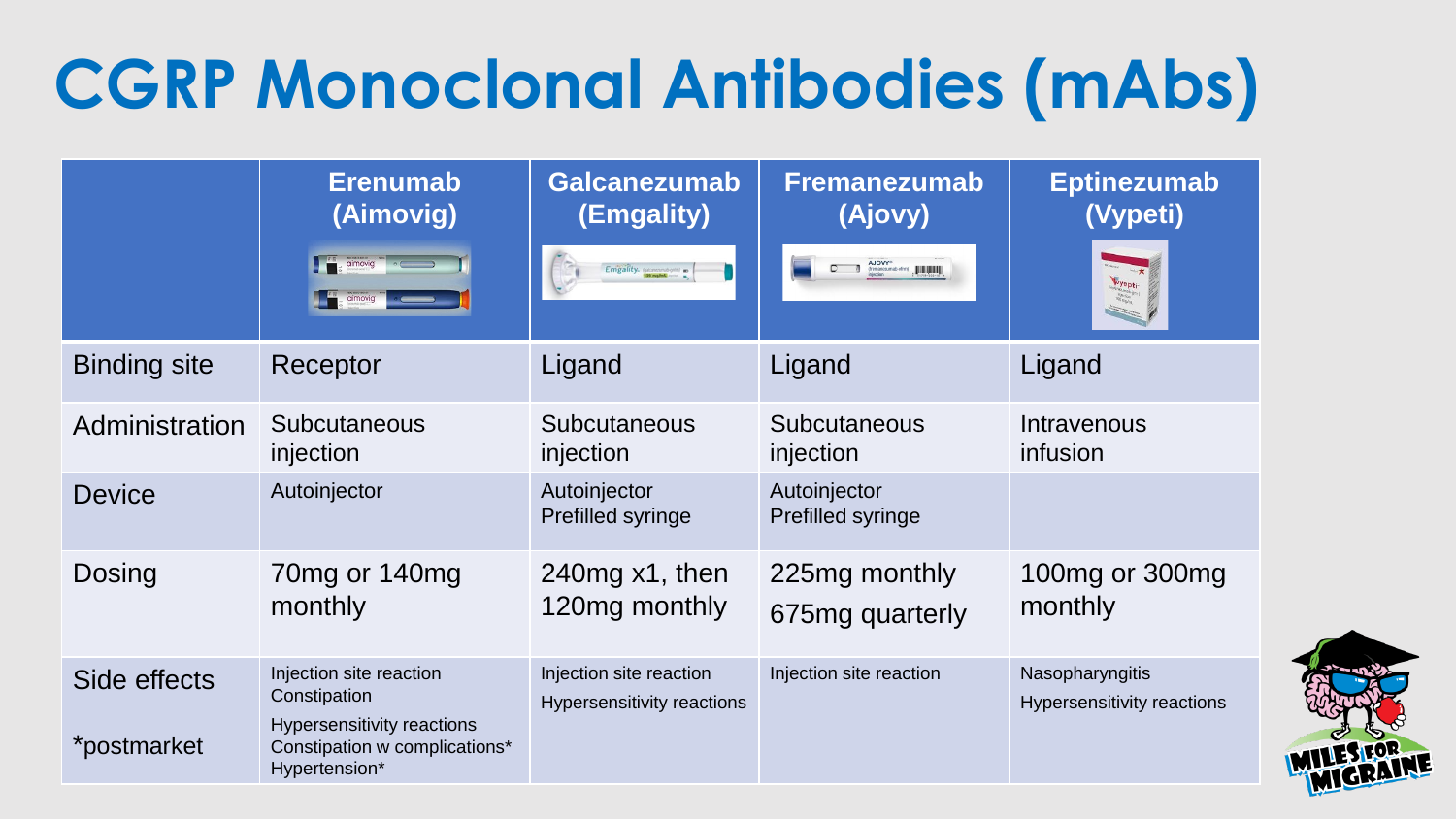### **Gepants: Acute treatment**

|                     | <b>Ubrogepant</b><br><b>UBRELVY</b><br>(ubrogepant) tablets              | <b>Rimegepant</b><br><b>Nurtec</b> "ODT<br>(rimegepant<br>orally disintegrating tablets 75 mg |  |
|---------------------|--------------------------------------------------------------------------|-----------------------------------------------------------------------------------------------|--|
| <b>Dose</b>         | 50, 100mg                                                                | 75 <sub>mg</sub>                                                                              |  |
| Formulation         | Oral tablet                                                              | Oral disintegrating tablet                                                                    |  |
| Dosing regimen      | 1 tab at onset, can repeat in 2 hrs                                      | 1 tab at onset, can repeat in 24 hrs                                                          |  |
| <b>Interactions</b> | CYP3A4 inhibitors (antifungals,<br>antibiotics, verapamil, barbiturates) | CYP3A4 inhibitors or inducers                                                                 |  |
| Side effects        | Nausea, sleepiness                                                       | <b>Nausea</b>                                                                                 |  |

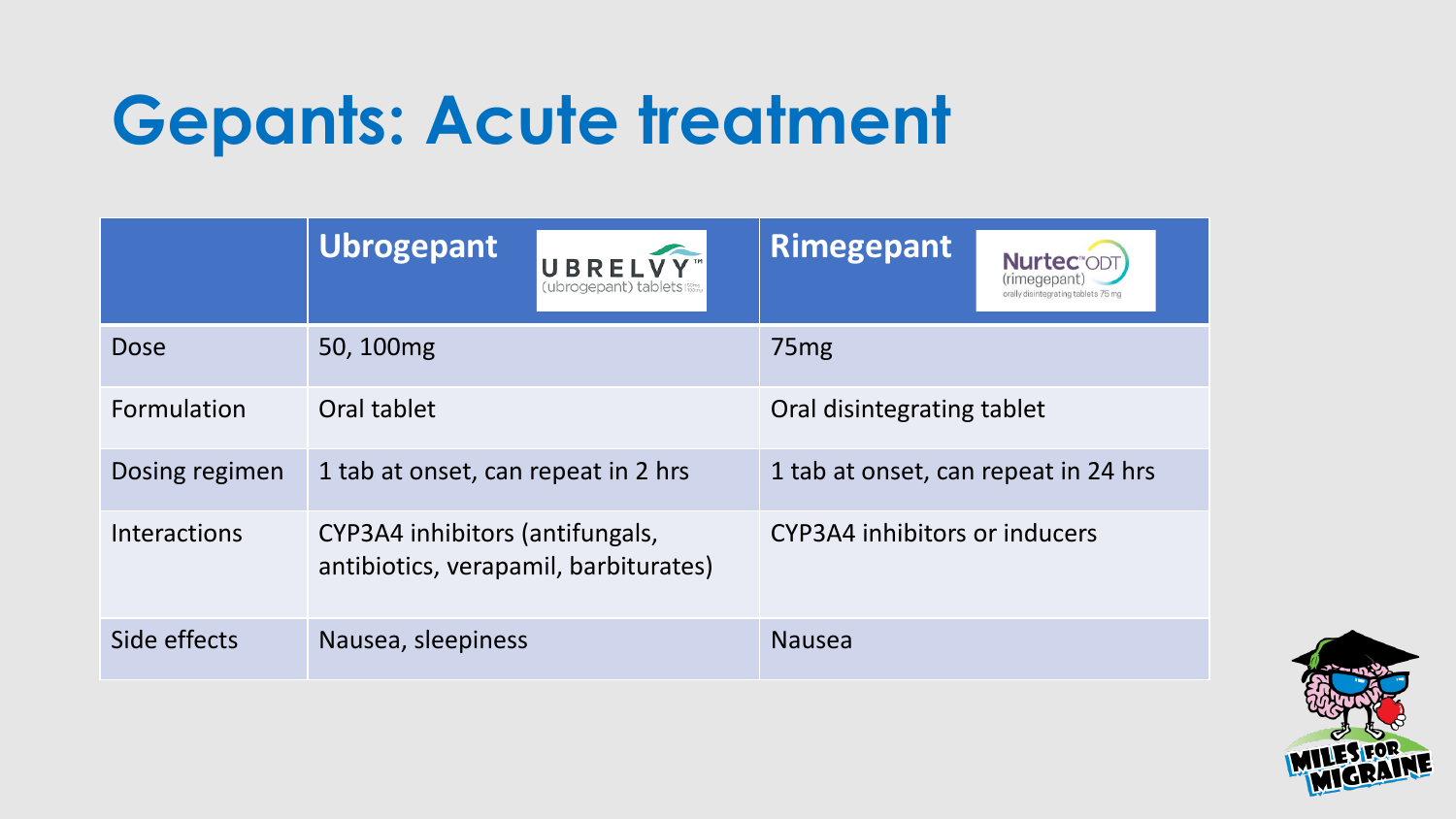

- Can I just get my CGRP levels tested?
	- Oh, if it were only that easy
	- Half life is 7 minutes
	- No commercially available test
- What else does CGRP do in the body?



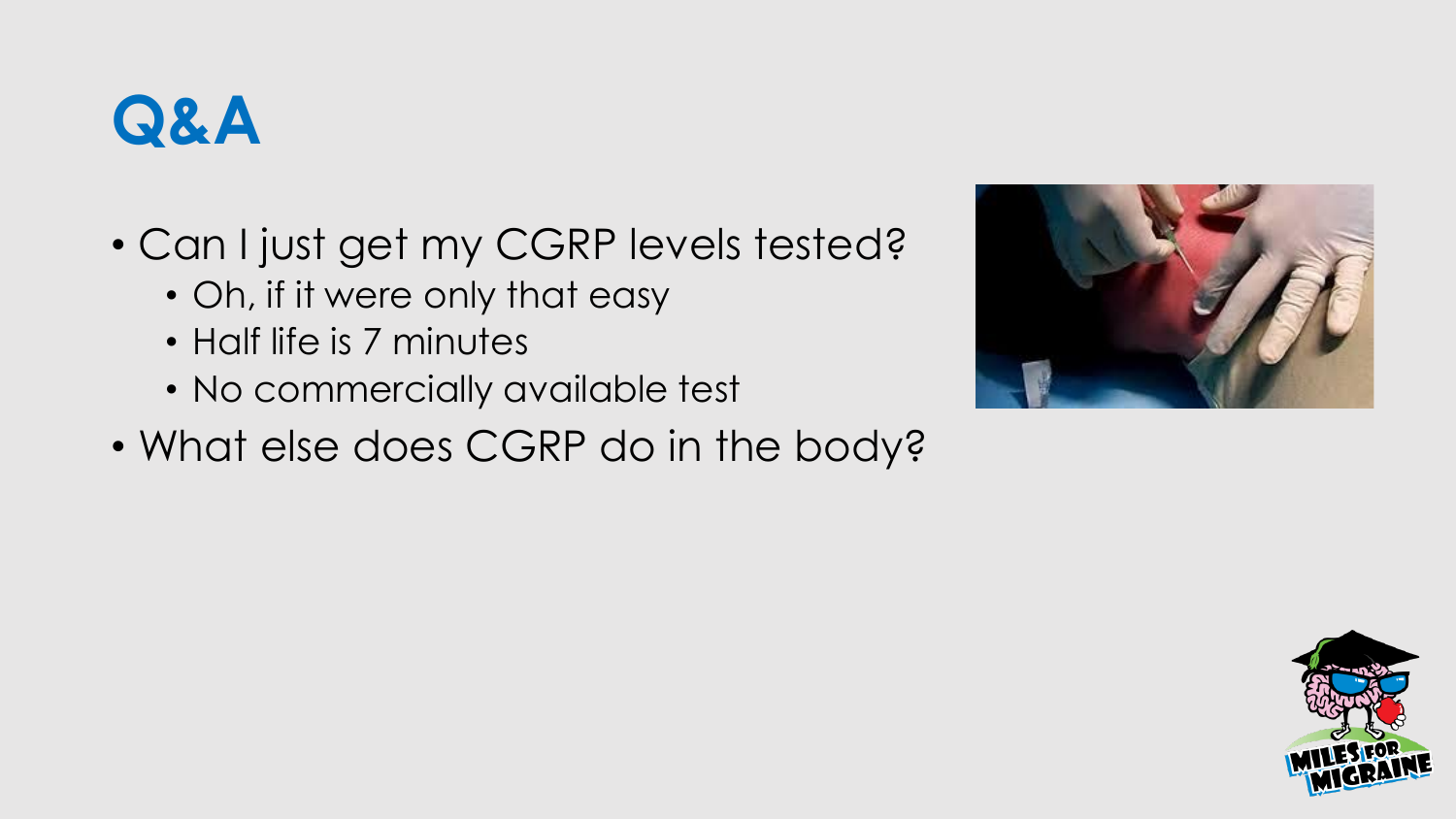

- Side effects
	- How are side effects determined?
		- On label
		- Postmarketing report
	- What if I have a side effect that's not listed?
		- Tell your doctor.
		- Report negative side effects of prescription drugs to the FDA [www.fda.gov/medwatch](http://www.fda.gov/medwatch) or call 1-800-FDA-1088.

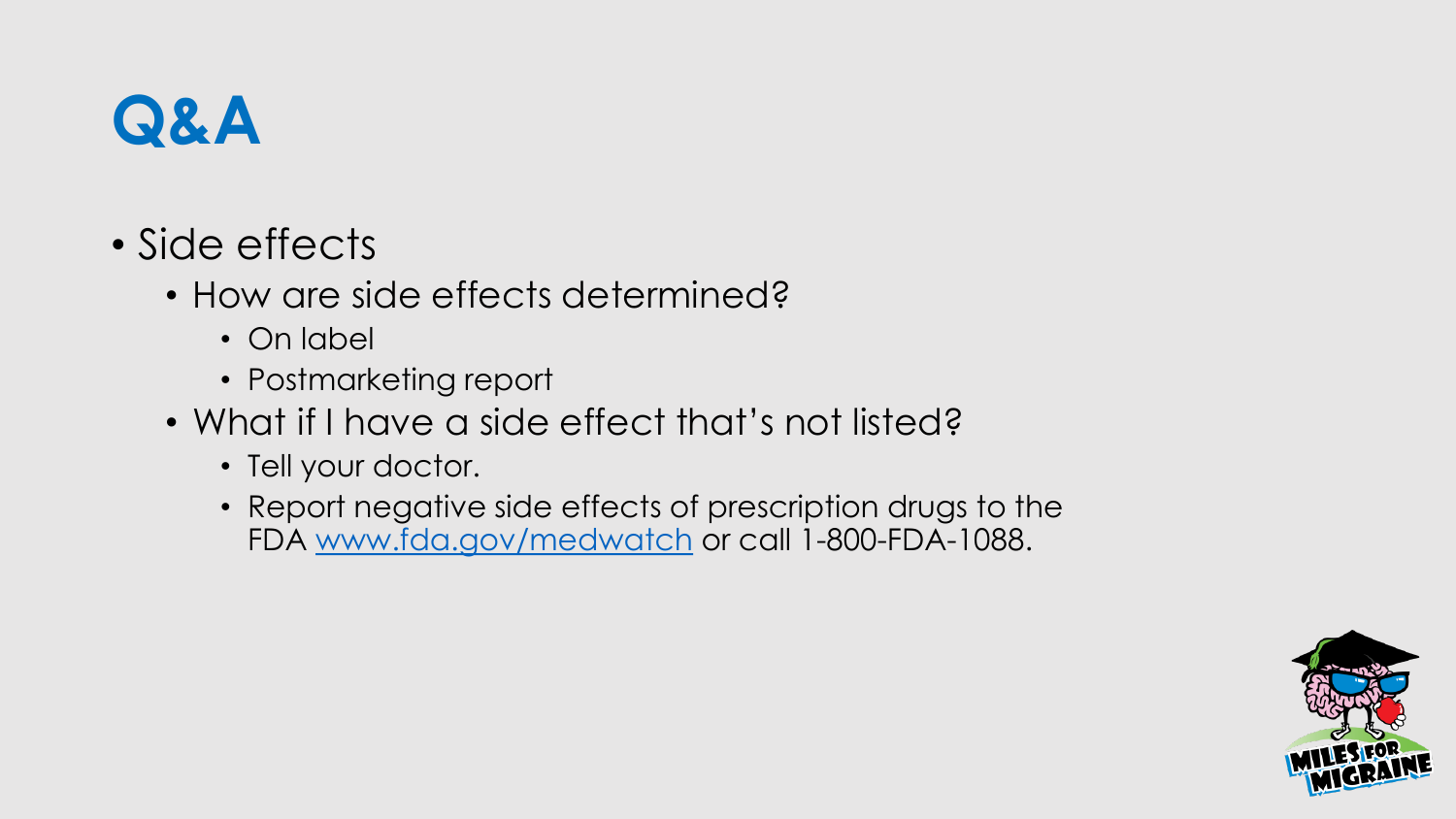

- If I've tried one CGRP antibody, should I consider trying another?
	- Lack of benefit? Yes, the medications are different
	- Side effects? Maybe
- Why don't these medications help me?
	- Clinical trials often represent an "idealized" patient population
	- Migraine is complicated, CGRP is not the whole story.

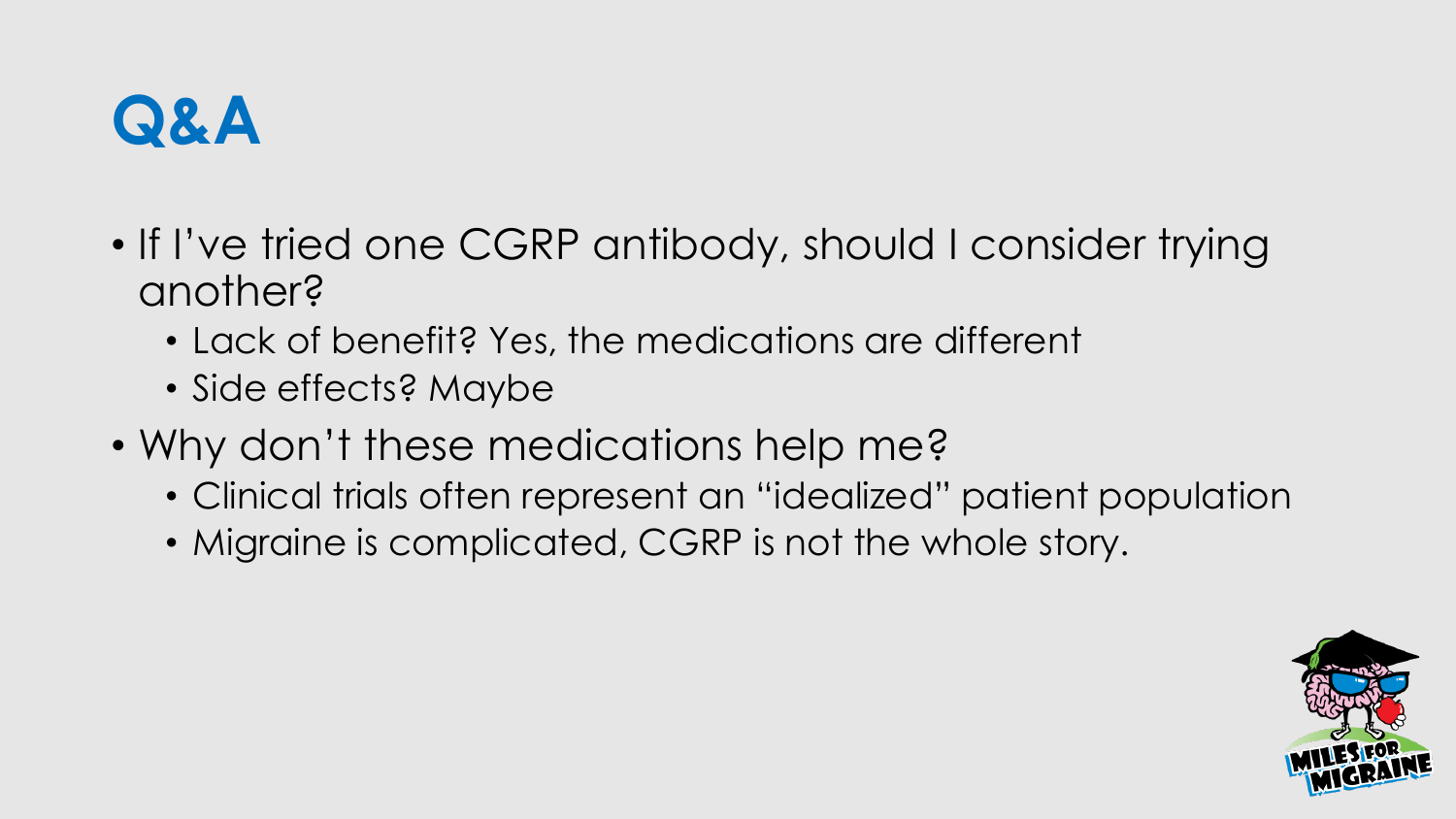



Credit: Joe Sutliff